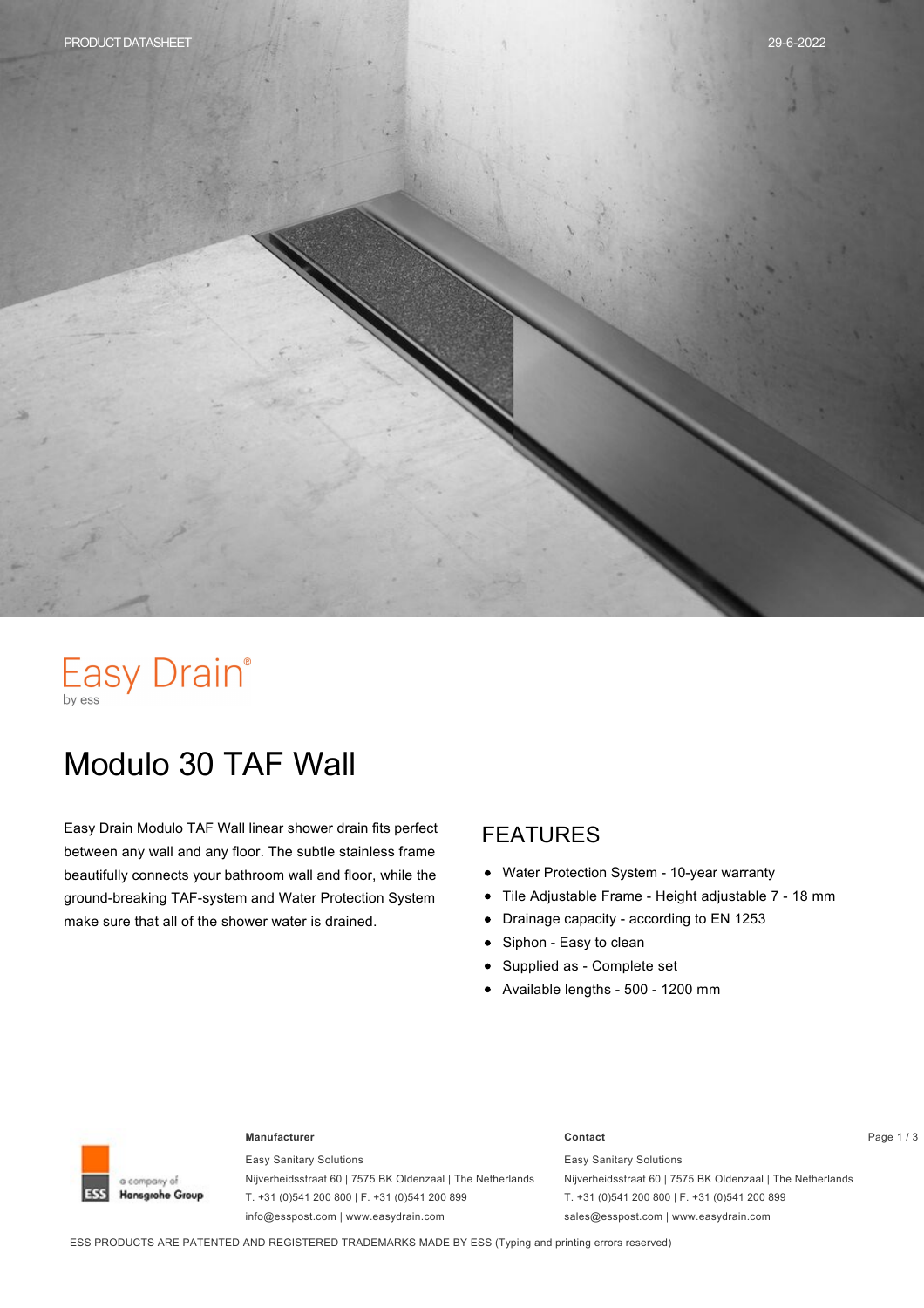| Serie         | Compact TAF Wall; Modulo TAF Wall                                                            |  |  |
|---------------|----------------------------------------------------------------------------------------------|--|--|
| Name          | Modulo 30 TAF Wall                                                                           |  |  |
| Model         | Rectangular shower drain                                                                     |  |  |
| Length (mm)   | 500, 600, 700, 800, 900, 1000, 1100, 1200, 1300, 1400, 1500, 1600, 1700, 1800,<br>1900. 2000 |  |  |
| Product type  | Complete                                                                                     |  |  |
| Application   | Renovation, New construction                                                                 |  |  |
| Certification | DIN 18534, ETAG-022, EN1253, cUPC                                                            |  |  |

### **INSTALLATION**

| Substrate                                   | Lewis sheets, Concrete / Sand Cement, Wooden floors |  |  |
|---------------------------------------------|-----------------------------------------------------|--|--|
| Floor finish                                | Tiles / Mosaic, Glass Mosaic, Thin tiles            |  |  |
| Height adjustable feet                      | Included                                            |  |  |
| Installation option                         | Wall                                                |  |  |
| Outlet                                      | Horizontal                                          |  |  |
| Connection (mm)                             | 40                                                  |  |  |
| Min. installation depth (mm) (built-in set) | 63                                                  |  |  |
| Min. installation depth (mm) (incl. grate)  | 70                                                  |  |  |

#### DRAINAGE

| Max. drainage capacity entrance (I/min) | N.A. |
|-----------------------------------------|------|
| Max. drainage capacity wall (I/min)     | ັ    |
| Max. drainage capacity (I/min)          |      |

#### **BUILT-IN SET**

| Pre-assembled sealing membrane | Included           |
|--------------------------------|--------------------|
| Siphon features                | Cleanable          |
| Water seal height (mm)         | 30                 |
| Outlet                         | Horizontal         |
| Material siphon                | Polypropylene (PP) |

#### **DESIGN**

| Grate finish                   | Brushed stainless steel / Tile |  |  |
|--------------------------------|--------------------------------|--|--|
|                                |                                |  |  |
| Grate pattern                  | Zero / Closed                  |  |  |
| Grate width (mm)               | 45                             |  |  |
| Grate tile insert (mm)         | 12                             |  |  |
| Adjustable grate               | <b>No</b>                      |  |  |
| Frame type                     | TAF (Tile Adjustable Frame)    |  |  |
| <b>TAF Frame material</b>      | Stainless steel (304)          |  |  |
| Design frame finish            | N.A.                           |  |  |
| Frame width (mm)               | 81                             |  |  |
| Wheelchair accessible          | Yes                            |  |  |
| <b>Extension set available</b> | Yes                            |  |  |



Easy Sanitary Solutions Nijverheidsstraat 60 | 7575 BK Oldenzaal | The Netherlands T. +31 (0)541 200 800 | F. +31 (0)541 200 899 info@esspost.com | www.easydrain.com

#### **Manufacturer Contact** Page 2 / 3 Easy Sanitary Solutions Nijverheidsstraat 60 | 7575 BK Oldenzaal | The Netherlands

T. +31 (0)541 200 800 | F. +31 (0)541 200 899 sales@esspost.com | www.easydrain.com

ESS PRODUCTS ARE PATENTED AND REGISTERED TRADEMARKS MADE BY ESS (Typing and printing errors reserved)